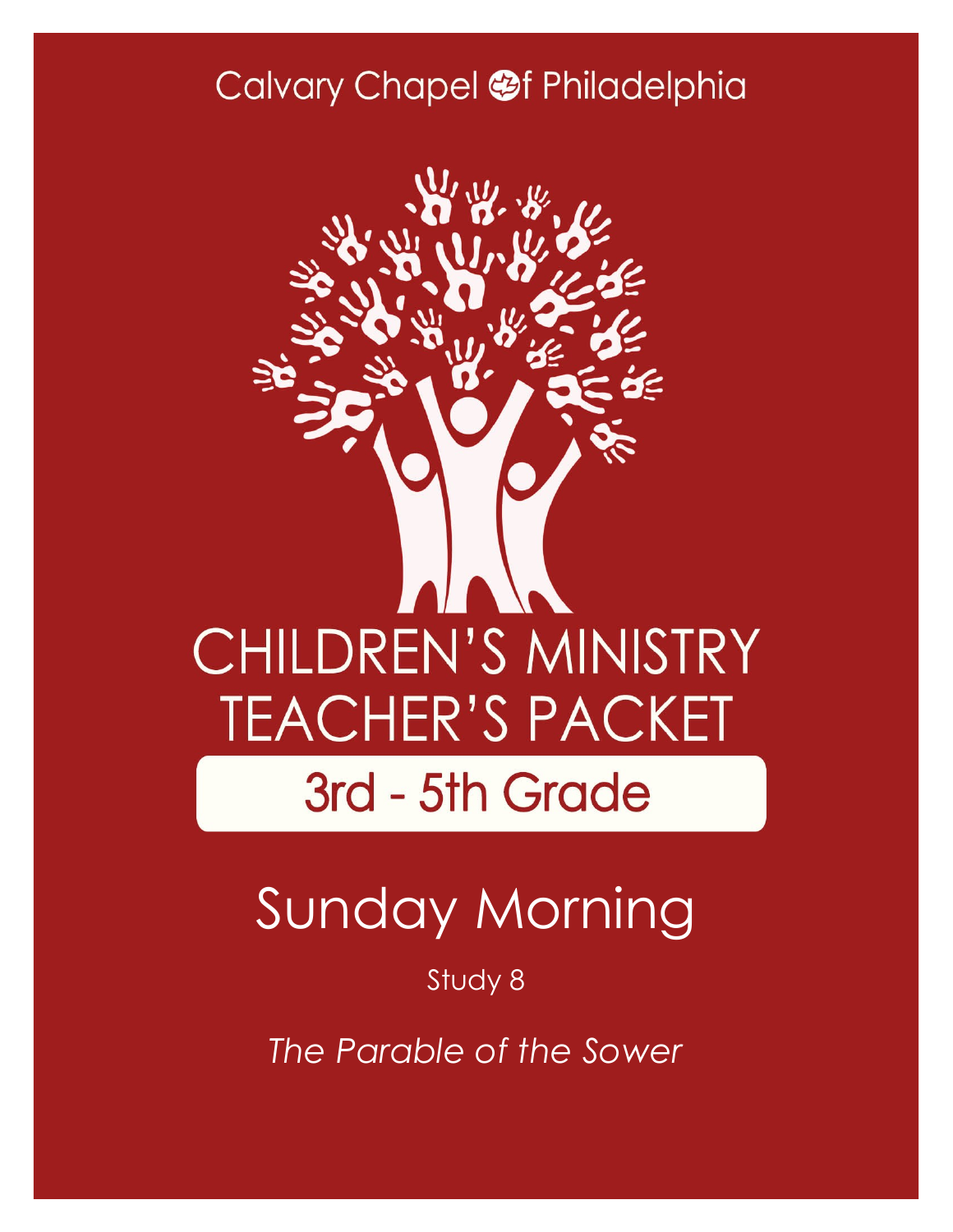### The Parable of the Sower

The Objective is the key concept for this weeks lesson. It should be the main focus of the study

These are the key verses that you will find helpful in teaching your study this week. The "Main passage" is the basis of the study, where the other verse support the objective of the lesson.

There is a memory verse for the students that relates to every study. If a student can memorize the verse for the following week you may give them a prize from the "reward box" found on your cart.

An introductory activity or question that will settle the class, draw their attention to the study and prepare their hearts for God's Word.

**Objective This lesson will both demonstrate the importance of responding to the Word of God and explain the use and meaning of parables in Jesus' ministry.**

**Key Verses** Luke 8:4-21—Main Teaching Passage James 1:22-25

#### **Memory Verse** - James 1:22

"But be doers of the word, and not hearers only, deceiving yourselves."

#### **Hook**

Review last week's memory verse, Matthew 16:14-15.

Ask the class if any of them have ever heard the story of the tortoise and the hare (you can substitute this with any other story with a moral). Have someone briefly explain what the story is about. Ask if anyone knows the lesson of the story.

Just like the tortoise and the hare, Jesus' stories often were more than just stories. He told stories with lessons called "parables." Today we are going to study one of His first parables.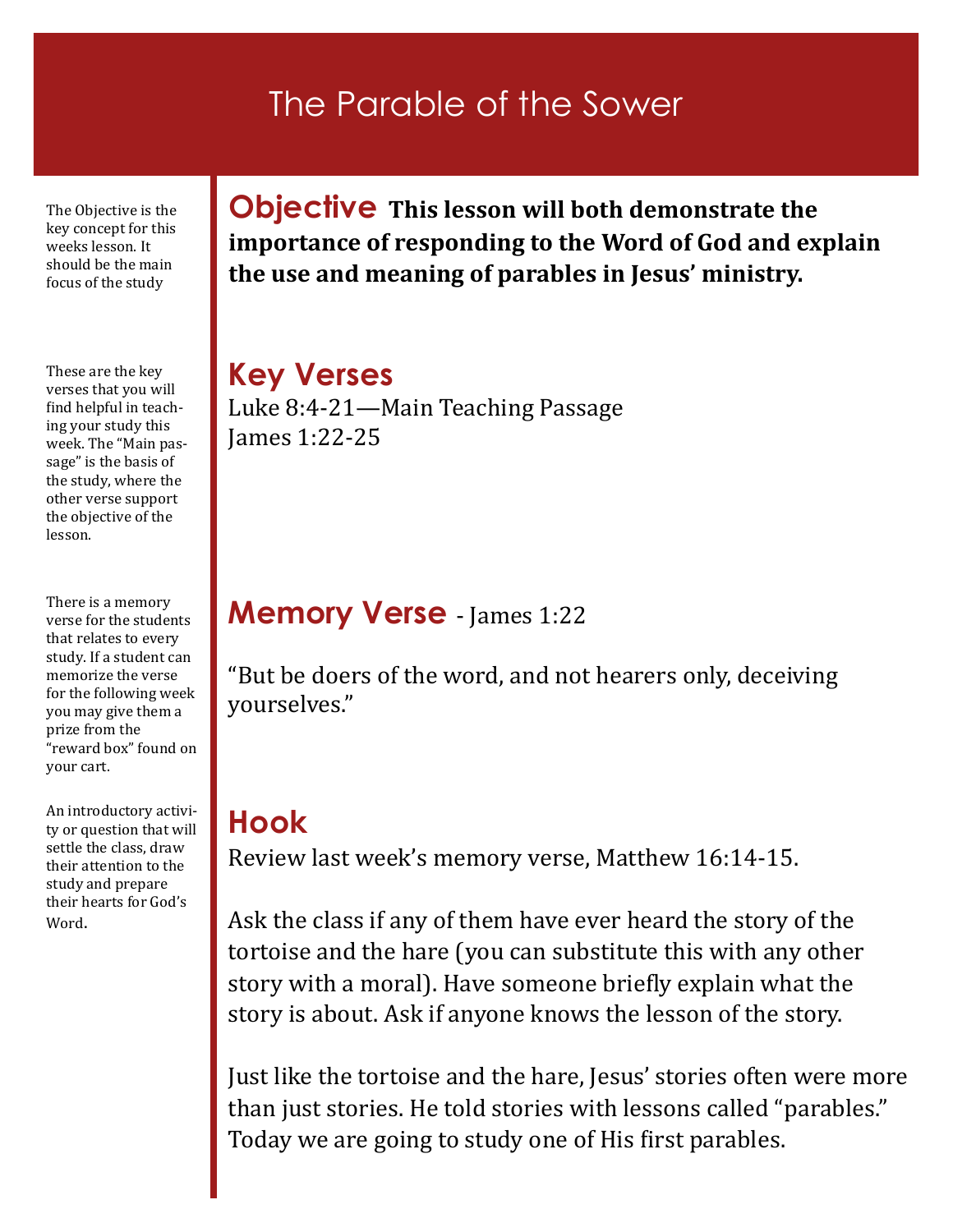What does the Bible say? This is where we will read a passage or series of passages that teach on the subject of the day.

# BOOK

Today's story introduces the first of many parables Jesus would tell during his earthly ministry. The story describes a sower who goes out to plant seeds. Some of these seeds fall away by mistake and are taken away by birds. Other seeds fell on rocky soil and, because they could not grow roots, they died. Another group of seeds fell on thorny soil, and as the plants grew, the thorns chocked them and they died. Finally, there were some seeds that fell on good soil and produced fruit.

When the disciples asked Jesus to explain this story, He told them that while they were permitted to know what this story meant, others would not be able to understand. He then explained that the seed represents the Word of God. The first soil represents those who hear the Word and Satan immediately takes it away. The second group is those who hear the Word and initially receive it with joy, but have no root and fall away in times of temptations. The thorny soil represents those who allowed the cares of this world to choke out God's Word. The final soil is the people who hear the Word and do it.

Jesus then explained using another parable that all those who have heard the Word have a responsibility to keep it. He says that just as someone with a light will put the light somewhere that it can be visible and effective, we ought also to manifest the truth we have been given. Those who are able to obey the Word will be blessed, but those who fail to keep the Word will face consequences. Later, Jesus' mother and brothers try to come and see Jesus, but they are unable to get to Him because of the crowds. When someone from the crowd tries to tell Jesus that His mother and brothers are looking for Him, Jesus responds by saying that His true mother and brothers are those who both hear His Word and do it.

The interpretation/ exegesis of the passage. What does this passage mean? How does this passage apply to my life?

### $\overline{\phantom{a}}$

One of the most common teaching devices Jesus uses in the Gospel of Luke is parables. Therefore, if we are to go through this book, it is key that we understand how they are used and why. Parables are stories with a message. Often, the characters, settings, and objects in the story represent people and things in real life. In this story, for example, the different soils represent groups of people and the seeds represent the Word of God. However, we must be careful not to overanalyze the various elements in the parable. Not every detail of the parable necessarily represents something. Jesus used these parables to conceal His message from unbelievers and reveal it to believers. That is why He privately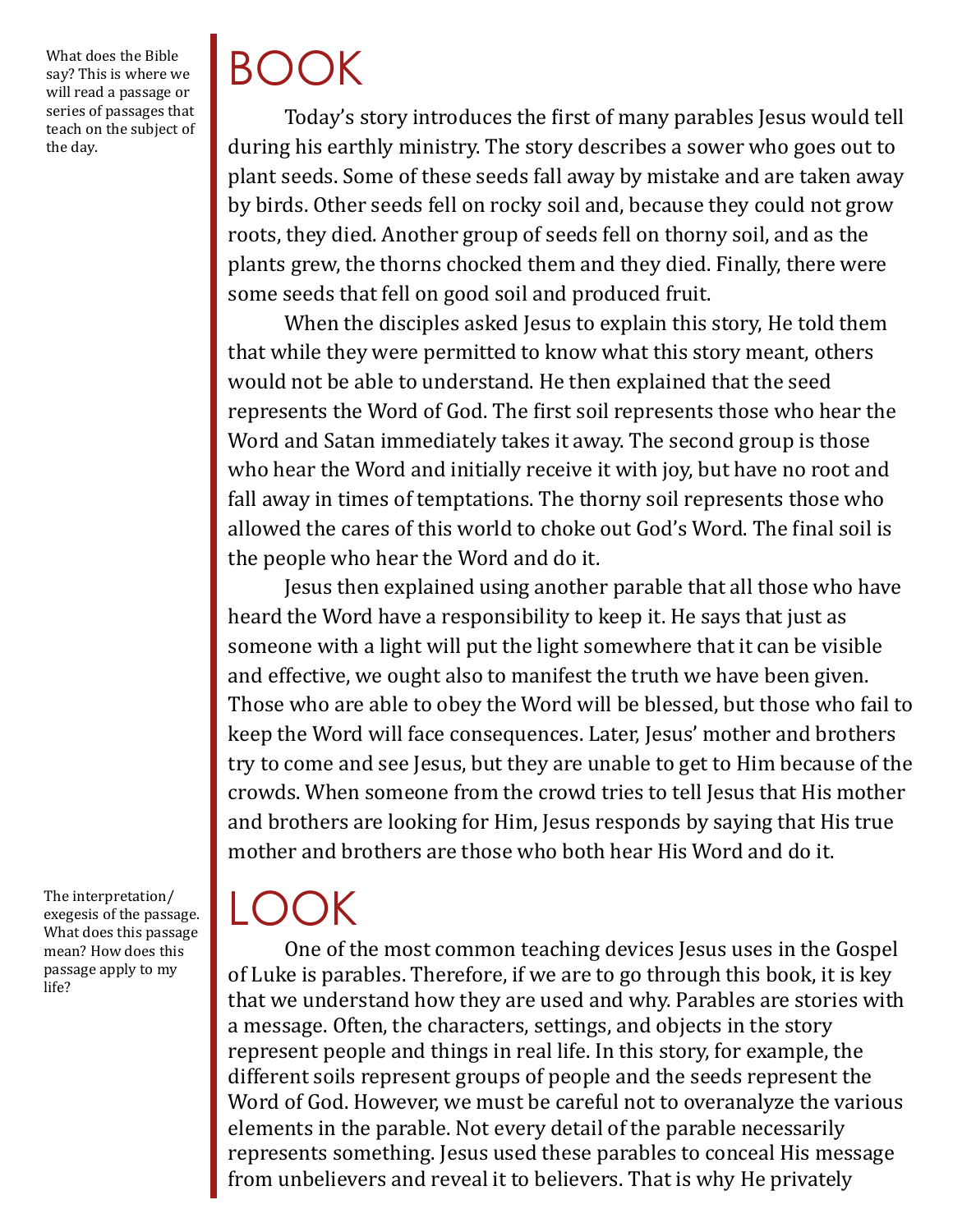## LOOK (Continued)

explained the meaning to his disciples only, not the rest of the crowd.

All of the parts of today's story ultimately boil down to one message: we need to obey God's Word and do what it says. The problem with the first three soils is not that they received no seed, but that they did not allow the seed to grow. Whether it is due to Satan, trials and temptations, or the cares of this world, most people do not respond to the Word of God in obedience. As the parable of the light shows, we who have received God's Word have an obligation to follow it. We all will be punished or rewarded for our response to God's Word. For those who do hear the Word and do it, we learn that Jesus calls them His true family. That is certainly a title we should all strive for. In James 1:22-25, Jesus' earthly brother James clearly shows that he took this message to heart when he exhorts us to be doers of the Word and not just hearers.

All of us who have been around a church for any length of time have no excuse. All of us have received the "seed" of the Word of God. None of us can claim that we did not get a chance to be hearers. It is up to us to respond by being doers of God's Word. How can we do that? First, we need to be familiar with the Bible and what it says. That means regularly reading the Bible on our own, with our families, and in church. Second, we should purpose in our heart to be doers of the Word. Finally, we must pray and ask God to give us the power to be doers. Without prayer asking God for help, we don't stand a chance at being doers of God's Word. We need the power of the Holy Spirit to enable us to obey what God's Word says. Of course, all of this is only possible if we have asked Christ to be our Lord. If anyone has not done that, now might be a good time to invite them to do so.

## TOOK

As a class, memorize James 1:22.

Ask the students to explain the difference between a hearer of God's Word and a doer. Go through the four soils again and have students explain what each one means.

**Pray:** Ask the Holy Spirit for help to be doers of the Word. Thank the Lord for giving us His Word so that we know how to live our lives.

Parent Question: How can we be doers of the Word rather than just hearers?

What is my response to this passage of Scripture? How should my life change according to what this passage teaches me? What are the practical things I can do throughout the week to make this true in my life?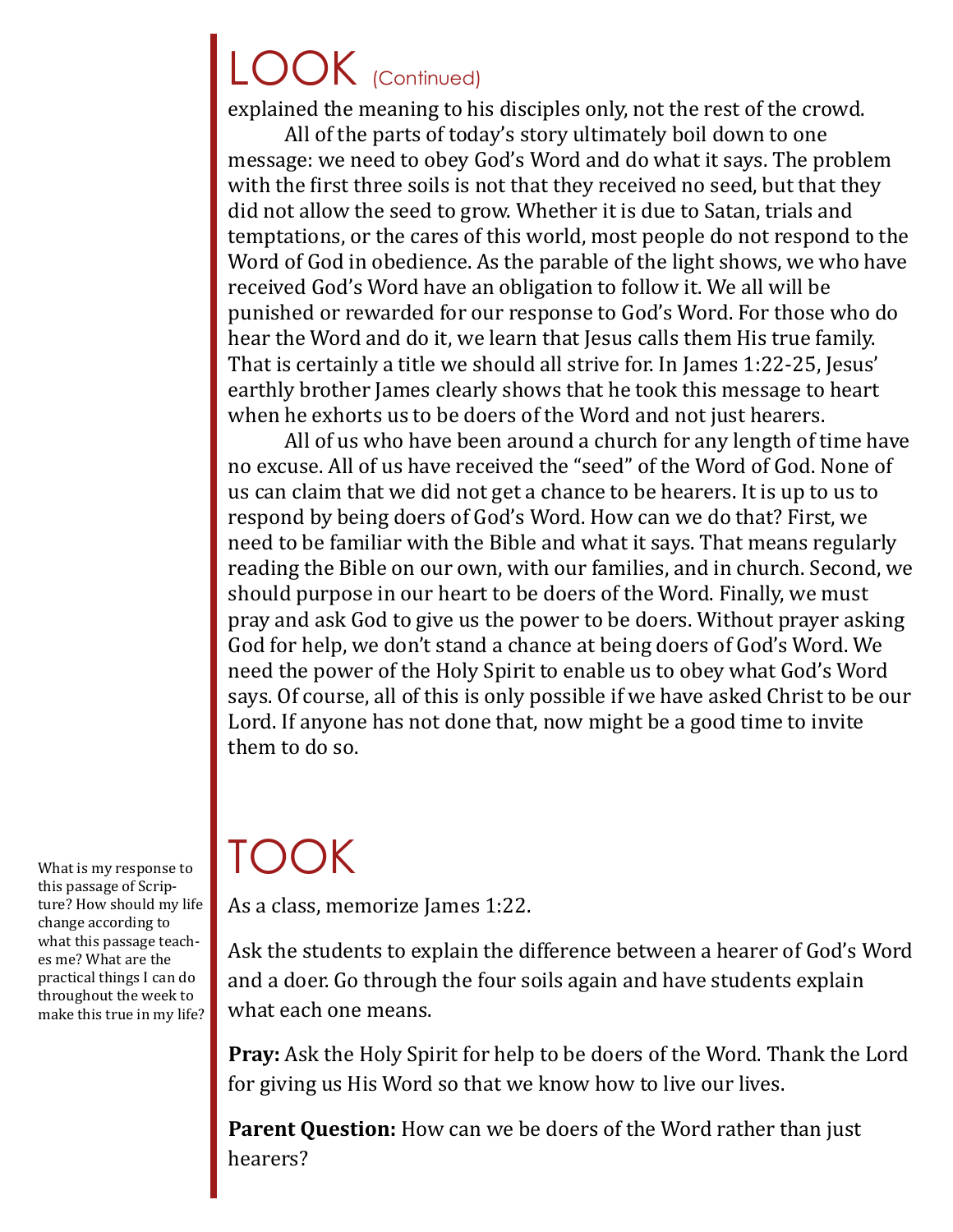## FURTHER STUDY

#### **Commentary on Luke 8:4-21 by David Guzik**

#### 2. (4-8) The parable of the soils.

And when a great multitude had gathered, and they had come to Him from every city, He spoke by a parable: "A sower went out to sow his seed. And as he sowed, some fell by the wayside; and it was trampled down, and the birds of the air devoured it. Some fell on rock; and as soon as it sprang up, it withered away because it lacked moisture. And some fell among thorns, and the thorns sprang up with it and choked it. But others fell on good ground, sprang up, and yielded a crop a hundredfold." When He had said these things He cried, "He who has ears to hear, let him hear!"

a. **He spoke by a parable**: The word **parable** comes from the idea of "to set along side." As Jesus used parables, it means to set a spiritual truth along side a daily truth of living.

b. **A sower went out to sow his seed**: In this parable, Jesus described something they were all familiar witha farmer casting seed on the ground, and the seed falling on different types of soil.

i. Why wouldn't the farmer only cast seed on good soil? Some fell on the pathway by accident (**some fell by the wayside**), but most of the seed was sown on ground that was plowed *after* the seed was cast. Therefore, you didn't know where rocks were or where thorns might grow.

c. The seed fell on three areas without lasting success: on the pathway (**the wayside**), on the rocky ground (**on rock**), and on the thorny ground (**among thorns**). But some of the seed fell on **good ground**.

d. Though this is commonly called *the parable of the sower*, it should really be called *the parable of the soils*. The difference is never the *seed*, but on the kind of *soil* it lands on.

#### 3. (9-10) The purpose of parables.

Then His disciples asked Him, saying, "What does this parable mean?" And He said, "To you it has been given to know the mysteries of the kingdom of God, but to the rest *it is given* in parables, that 'Seeing they may not see, and hearing they may not understand.'"

a. **To you it has been given to know the mysteries of the kingdom of God, but to the rest it is given in parables**: As Jesus used them, parables were more like puzzles or riddles than illustrations. Only those who had the right "key" could understand them. The disciples, who wanted the things of God, were **given to know the mysteries of the kingdom**-they could be spoken to plainly. But often, others were taught **in parables**.

i. **The mysteries of the kingdom of God**: In the Bible, a *mystery* isn't something you can't figure out. It is something that you would never know unless God revealed it to you. In the Biblical sense of the idea, you may know exactly what a mystery is, yet it is still a mystery, because you would not have known unless God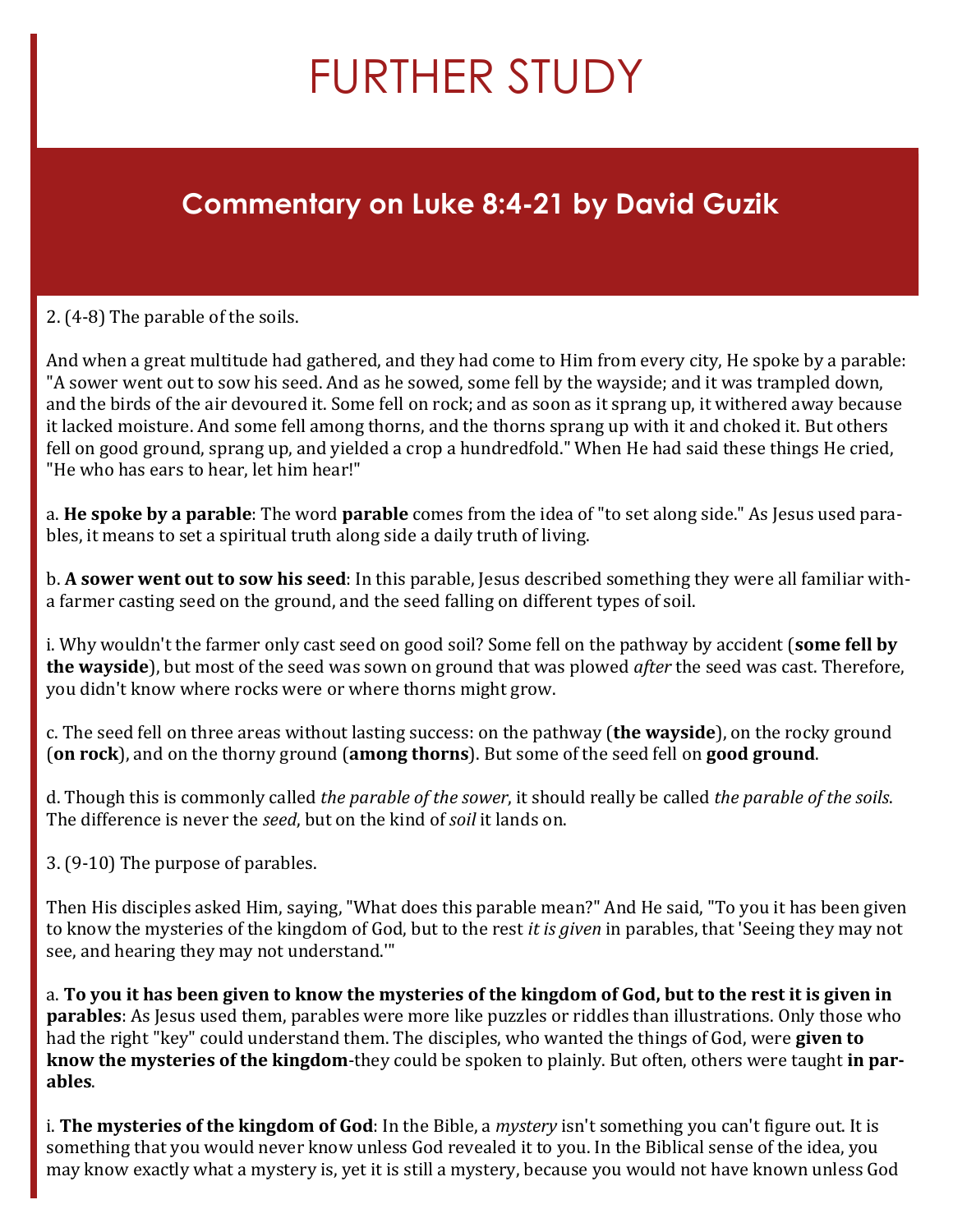#### revealed it.

b. **Seeing they may not see, and hearing they may not understand**: By quoting this passage from [Isaiah](https://www.blueletterbible.org/kjv/Isa/6/9/s_685009)  [6:9,](https://www.blueletterbible.org/kjv/Isa/6/9/s_685009) Jesus explained that He offered His hearers the opportunity to dig deep and find the truth, or to turn a blind eye to an interesting story. This would avoid a greater condemnation for having rejected a clearly understood truth.

i. "So, that their guilt may not accumulate, the Lord no longer addresses them directly in explicit teachings during the period immediately preceding His crucifixion, but in parables." (Geldenhuys)

c. In light of this, how blessed are those who *do* understand the parables of Jesus. Not only do they gain the benefit of the spiritual truth illustrated they also display some measure of responsiveness to the Holy Spirit.

4. (11-15) Jesus explains the parable.

"Now the parable is this: The seed is the word of God. Those by the wayside are the ones who hear; then the devil comes and takes away the word out of their hearts, lest they should believe and be saved. But the ones on the rock *are those* who, when they hear, receive the word with joy; and these have no root, who believe for a while and in time of temptation fall away. Now the ones *that* fell among thorns are those who, when they have heard, go out and are choked with cares, riches, and pleasures of life, and bring no fruit to maturity. But the ones *that* fell on the good ground are those who, having heard the word with a noble and good heart, keep *it* and bear fruit with patience."

a. **The seed is the word of God**: [1 Peter 1:23](https://www.blueletterbible.org/kjv/1Pe/1/23/s_1152023) says that we have *been born again, not of corruptible seed but incorruptible, through the word of God which lives and abides forever*.

i. The natural tendency is for the audience to critique the preacher. But here, Jesus the preacher is critiquing His audience. How they will hear is the issue.

b. **Those by the wayside are the ones who hear; then the devil comes and takes away the word out of their hearts, lest they should believe and be saved**: Some people are like the ground on the pathway. They allow no room for the seed of the word in their lives-it never enters.

i. This is Satan's preferred result. His desire is that the word take no place in a person's life, so they do not run the "risk" of being fruitful to God.

c. **But the ones on the rock are those who, when they hear, receive the word with joy; and these have no root, who believe for a while and in time of temptation fall away**: Some people are like the ground that is rocky, but covered with a thin layer of topsoil. They receive the seed of the word with a flash of enthusiasm that quickly burns out.

d. **Now the ones that fell among thorns are those who, when they have heard, go out and are choked with cares, riches, and pleasures of life, and bring no fruit to maturity**: Some people are like the seed that fell among the thorns. They receive the word but allow the interests and cares of this world choke it out.

e. **The ones that fell on the good ground are those who, having heard the word with a noble and good heart, keep it and bear fruit with patience**: Some people are like the good ground, and receive the word **with a good and noble heart**. They **keep** the word, and thus bear fruit, thus fulfilling the purpose of the seed.

f. These four categories apply to those who hear the gospel of salvation, but they also apply to those who are already saved who continually hear the word of God. How do you hear it?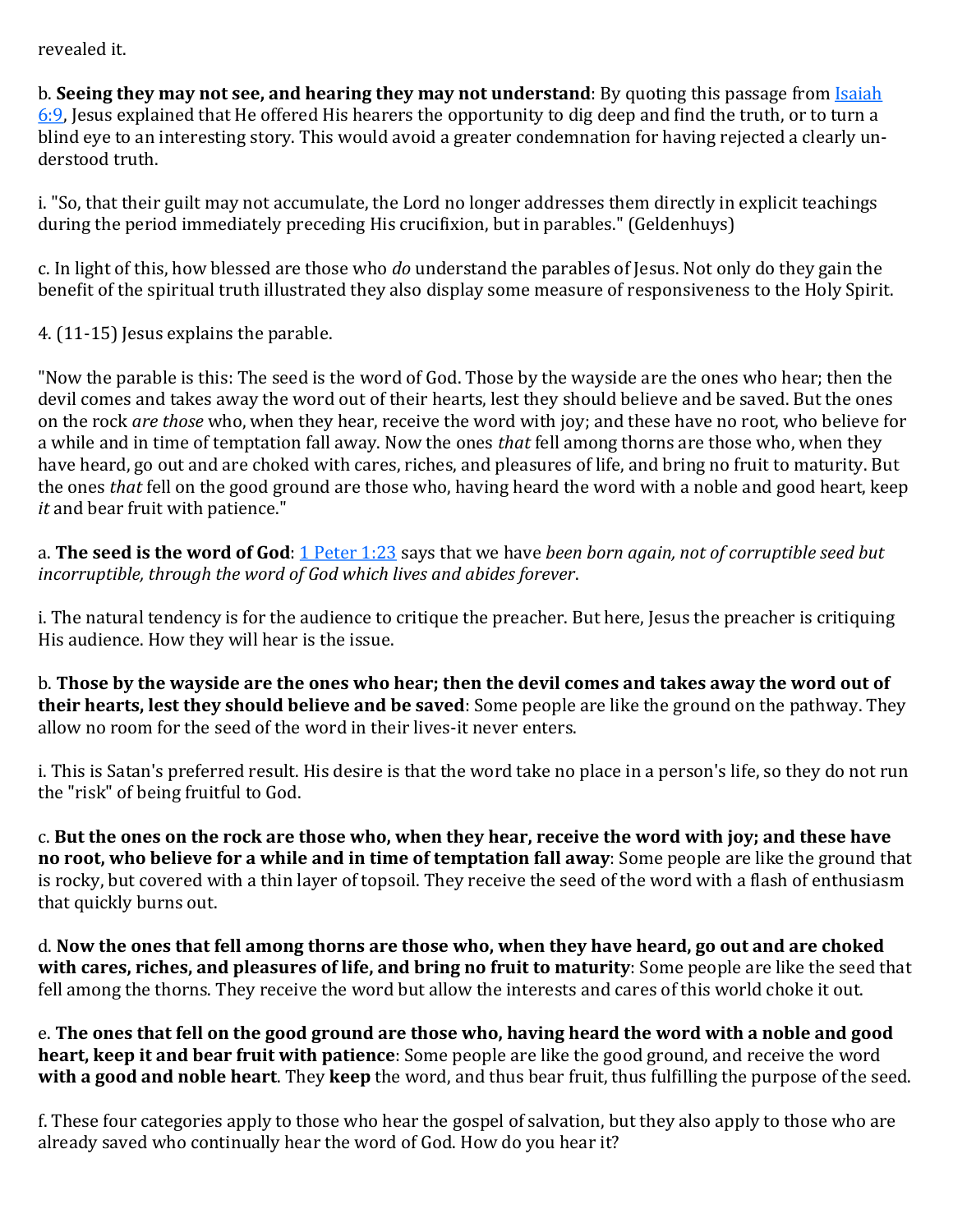- Do you let Satan take it right away?
- Do you take it but then immediately ignore it?
- Do you allow the cares of this world to make your hearing of the word of no effect?
- Do you keep the word and see it bear fruit in your life?
- B. The responsibility of those who receive the word.

1. (16-17) They are responsible to expose and publish the truth-that is, the word of God.

"No one, when he has lit a lamp, covers it with a vessel or puts *it* under a bed, but sets *it* on a lampstand, that those who enter may see the light. For nothing is secret that will not be revealed, nor *anything* hidden that will not be known and come to light."

a. **No one, when he has lit a lamp, covers it with a vessel or puts it under a bed, but sets it on a lampstand**: Truth, by its nature was meant to be revealed; and God promises that it will be.

b. **That those who enter may see the light**: If you have the truth of God, you have a solemn responsibility to spread that truth in whatever way God gives you opportunity, even as someone who has the cure for a lifethreatening disease has the moral responsibility to spread that cure. God didn't light your lamp so that it would be hidden.

i. One must either spread the word itself, or spread the influence of God's word by bringing others to a place where they will hear it; and you really should be doing both.

2. (18) When we hear the word, we become accountable; so we must take care how we hear.

"Therefore take heed how you hear. For whoever has, to him *more* will be given; and whoever does not have, even what he seems to have will be taken from him."

a. **For whoever has, to him more will be given**: Jesus reminds us that spiritual growth follows momentum, positive or negative - when we have the godly habits of receiving the word and living it, more is built on to that. When we lose those godly habits, they are extremely difficult to get back.

b. **Therefore take heed how you hear**: If we want to hear more from God, we must obey what we have already heard.

3. (19-21) We show that we are close to Jesus by hearing and obeying His word.

Then His mother and brothers came to Him, and could not approach Him because of the crowd. And it was told Him *by some,* who said, "Your mother and Your brothers are standing outside, desiring to see You." But He answered and said to them, "My mother and My brothers are these who hear the word of God and do it."

a. **Then His mother and brothers came to Him, and could not approach Him because of the crowd**: We might have expected that Jesus' family would have special privileges before Him; it almost surprises us that they do not.

b. **My mother and My brothers are these who hear the word of God and do it**: Jesus indicates that His closest family is made up of those who hear and obey God's word. How can I draw close to God? By hearing His word and doing it. You can pray or sing or fast all day long, but if you are not hearing His word and doing